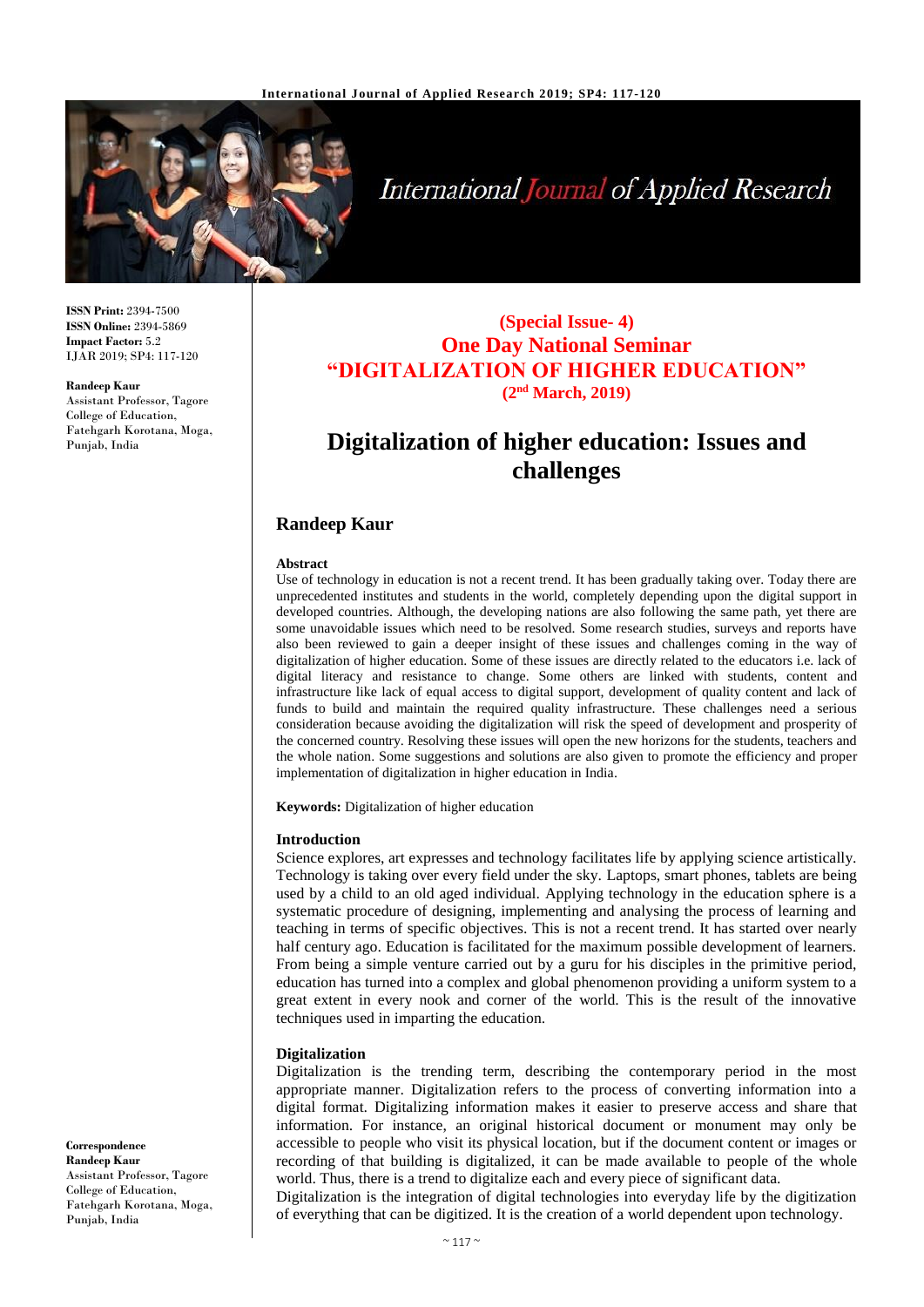#### **Higher education**

Higher education is a level of learning and instruction for students who complete their higher secondary education at the school. It consists of teaching, research, applied work training, etc. imparted as under graduation, post-graduation, research and diploma programmes. It also includes trade schools, vocational institutions, career colleges and institutions offering professional courses. It offers one to undertake a study of science, art, engineering, technology, medical and environment. The document of the World Bank on higher education (1994)<sup>[7]</sup> "The Lessons of Experience" justifies that "Higher education is of permanent importance for economic and social developments." This indicates that the importance of higher education is recognized in national development. The higher education system in India is the third largest system in the World, the USA being the first and China being the second. Distance education is one of the eminent features of Indian higher education system.

#### **Higher education and digitalization**

Similar to other domains of society, in practice digitisation has slowly crept into education, especially since the emergence of the World Wide Web in the 1990s. Scores of lecturers and institutions experimented with the possibilities of web-based learning, such as using instructional videos, digital tests and exercises, and gaming. Some of these experiments were successful, while some others failed or their use in any case was rather fragmented. Technology has shown far reached impact upon education system starting from the primary level to university level. Higher education is the level where all the students are equipped with relevant literacy skills and knowledge of subjects to undertake a study in a specific area. Technology has become part and parcel of higher education level in a number of ways. The students enrolled in colleges and universities, attending the lectures are making use of technology in a number of ways, while the ones involved in distance education programmes are blessed with digitalization of their whole instruction programme. Today, no education system can claim to run independent of digital technology. In the present era technology is serving in education field in an unprecedented ways. It has started a new phase of learning and it involves various advanced techniques like:

#### **Online courses**

Some universities and institutes provide the facility to students to study online. If someone wants to learn a new language or to get trained in some specific course, but they have no time to cover the distance, they can easily opt for online courses developed by experts of their fields. MOOC (Massive Open Online Course) is an appropriate example here. Except providing filmed lectures, readings, it also provides interactive courses which arranges for the interactions among professors and students.

#### **Online exams**

Digitalization has made the examination process very easy and convenient for both teachers and students. These are also called E-Exams or E-Assessment. In these exams students demonstrates their academic achievement using computers. For instance, UGC-NET, IELTS and many more exams are being taken with the help of computers only.

#### **Digital textbooks**

The books made available in digital form fall under this

category. E-textbooks/e-texts/digital textbooks provide the students with text, images or other content such as hyperlinks, etc., readable on the mobiles and laptop or computer.

#### **Animation**

It offers a visual representation of the topic through which the students learn in a better way. Hardest content learning becomes easy and interesting through this technique. It is a computer-created sensory experience that allows a participant to believe and barely distinguish a virtual experience from a real one.

#### **E-journals**

An electronic journal is a periodical publication, which is published in electronic format. These are far more superior over traditional published journals. They provide the latest data on certain subjects. For example, some of the e-journals are Review of Educational Research, Journal of Research in Science Teaching, International Journal of Economics & Management Sciences, etc.

#### **Digital libraries**

Several libraries offer a wide range of on-line services to their users. Students from all over the world can explore any content available in the libraries without leaving his or her home. National Digital Library of India works to integrate a number of national and international digital libraries in one single web-portal. For instance, INFLINET is involved in modernising university libraries in India and connecting them as well as information centres in the country through a nationwide high speed data network using the state-of-art technologies for the optimum utilization of information. INFLINET is an autonomous Inter-University Centre of the University Grants Commission of India.

These services of this digital world are a few to list. So, digital learning is the learning facilitated by technology that gives learners some element of control over time, place, path and pace. They can learn at anytime, anywhere following their own style and at their own speed of learning. Thus, digitalization is serving our higher education system in countless ways. Digitalization brings both opportunities and threats for the quality, efficiency, innovation, positioning and visibility of higher education. This article will focus on the major issues and challenges that digitalization of higher education has posed so far, in order to gain a deep insight to realise the importance of solving these issues.

#### **Issues and challenges**

Although digitalization is a phenomenon ruling the world, yet there are some hurdles in the smooth running of this trend in developing nations. Digital revolution in education is also accompanied with some unavoidable issues. These can be broadly categorised in three categories:-

- A. Challenges related to educators
- B. Challenges related to students
- C. Other challenges

#### **Challenges related to educators Comfort with status quo**

Teachers trained in traditional teaching methods are comfortable in teaching their subject with age old methods. They hardly opt for innovations. Majority of the teachers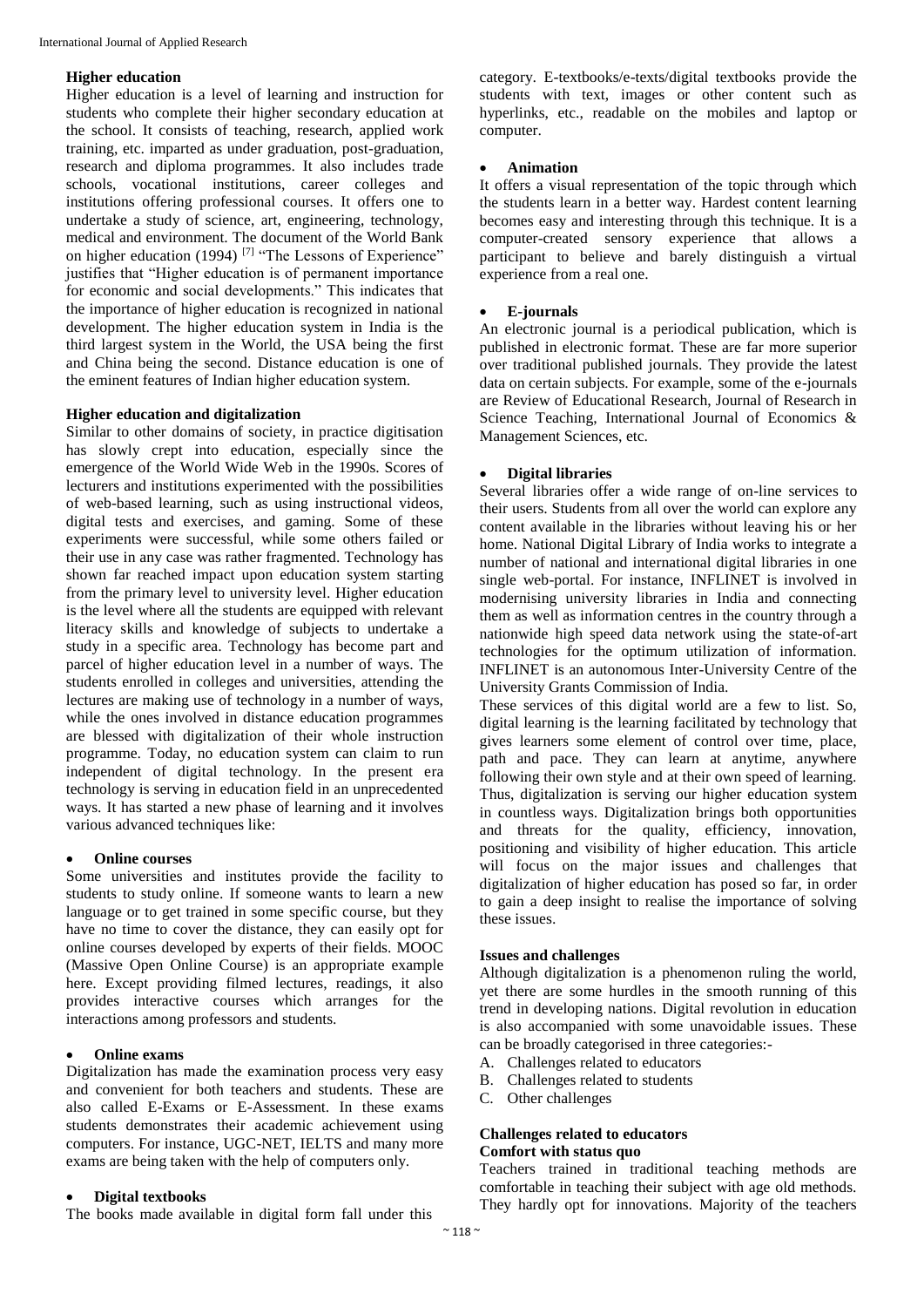prefer to teach their students using the methods used during their own education. They find it a challenge to go with dynamic teaching techniques and use of technology.

#### **Lack of digital literacy among educators**

There are radical developments in the way of use of technology in education. But the faculty is lagging behind in expertise for implementing these developments. They are not as efficient in handling the new devices as the modern children. In India, higher education teachers are hardly getting any training or workshops to develop their digital literacy.

#### **Organizing information from the internet**

It refers to the skill of downloading texts and pictures. Organizing these according to the requirements of curricula, needs and level of the students is again perceived as a burden by some educators. They prefer to deliver lectures regarding the content in spite of exploring the internet for updated information of the subject or the topic under study. Lack of adequate ICT support, infrastructure and time

Not all the higher education institutes are equipped with adequate ICT support. Access to technical support in classrooms, availability of infrastructure (computer labs, software), policies (whether to administer digital assignments or not) and time allocated to hook in new technologies are main challenges for educators.

#### **Challenges related to students**

#### **Advancing digital equity**

It is still an unsolved problem and social justice issue. Lacking digital equity means unequal access to technology, particularly broadband internet. UNESCO reports that while 3.2 billion people across the globe are using the internet, only 41% of those that live in developing countries are online. So, not all the students have easy access to internet and digital devices and gadgets.

#### **Managing knowledge obsolescence**

In the distance education, digitalization has hardly left any scope for the educator. In the absence of teacher, staying organised and on the track is not every student's cup of tea. They are disrupted time and again due to the informal environment.

#### **Achievement gap**

The Horizon report (2017) reported that the achievement gap represents a disparity in the enrolment and academic performance between the student groups, defined by socioeconomic status, race, ethnicity or gender. While the digitalization has made it easy for students from these groups to engage with learning resources online, the technology is still not capable to cater all learners' needs. Digitalization is delivering education to a diverse student population. So, more flexible plans are yet to be developed to curb this issue.

#### **Other challenges**

#### **Unrealistic expectations**

These constitute the third type of risk. Mudler (2017) <sup>[5]</sup> reported that online education is a relatively new evolution involving experimentation, where things may from time to time turn out differently than expected. MOOCs are a good example of this. Millions of people undertake online courses, yet currently only a minor percentage actually completes them.

#### **Radical changes in technology**

It is unfortunate that technology is always changing. So the institutes will not be able to use the same tools forever. They need to have a plan and budget in place for upgrading technology. Students enrolled in distance education also need to use updated versions of software.

#### **Failed to substitute human interaction**

Although teachers and students are using virtual assistant on frequent bases, yet there is no replacement for human interaction. So, teachers should never step aside and let the technology take over. Digital resources can better be used as supplemental and complementary tools in the classrooms.

Some software systems are not optimized for mobile devices In India, not all the students have computers and laptops at their homes, so they use their mobile phones and data for internet access. Therefore, it is crucial to make sure that all the digital resources are optimized for mobile devices.

#### **Lack of quality content**

A collection of high quality digital learning content is still needed to be developed by the institutes. This area need thorough research to be carried out. All the curricula developed till date is the one to be studied with the mentoring and assistance of teachers, the self-study material to be provided to the students must be the one making them learn effectively at their own.

Thus, the above discussed issues need quick resolution. Educators should come forward to make maximum productive use of digital support in their teaching for attaining dynamic goals of education. Although, some challenges are almost impossible to be resolved i.e. substitution of human interaction, yet the others can be resolved with joint efforts of education authorities, educators and students.

#### **Conclusion**

In contemporary period, no student or higher education institute can depend upon merely books and traditional methods of teaching and learning. Homavajir and Gopal  $(2018)$  <sup>[4]</sup> studied digitalization of higher education and reported that digitalization improves the teaching style, proves to be more practical approach and the enthusiasm in students is also determined to be higher. Although, teachers found it disrupting their existent style of teaching, yet they found it a necessity to sustain. Therefore, for promoting digitalization in higher education, educators must be trained in digital literacy skills. Further, raising funds for updated versions of technological support by government, securing mass access to internet, lower costs of gadgets, development of quality content and combining digitalization with mentoring by experts will go a long way in attaining successful and productive outcomes of digitalization of university and higher education.

#### **References**

- 1. Ainslee J. Digitalization of Education in the 21st Century, 2018 Retrieved on 22 Feburary, 2019 from https://www.elearningindustry.com
- 2. Becker S, Cummins M, Davis A, Freeman A, Giesinger C, Ananthanarayanan V. NMC Horizon Report: 2017